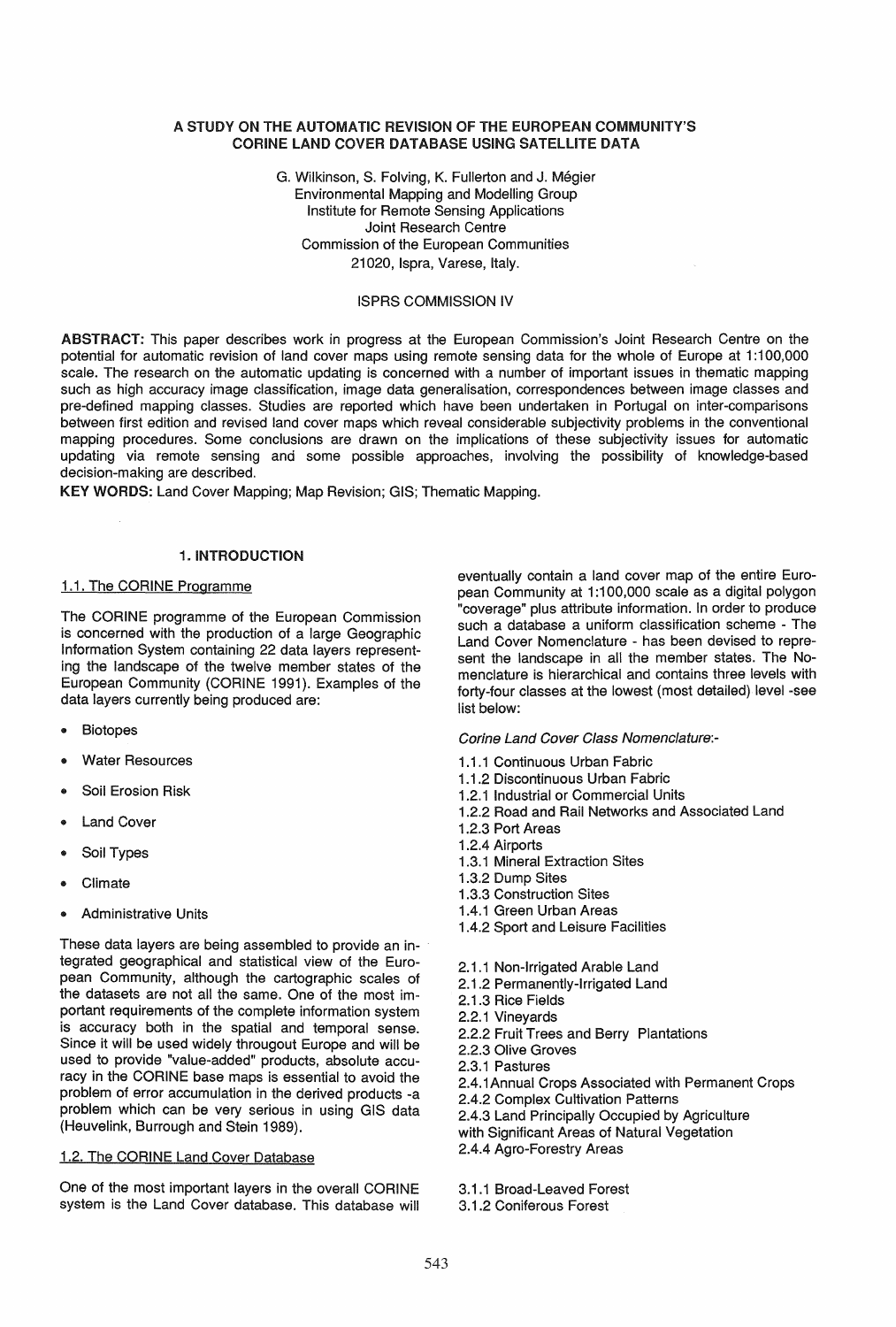3.1.3 Mixed Forest 3.2.1 Natural Grasslands 3.2.2 Moors and Heathland 3.2.3 Sclerophyllous Vegetation 3.2.4 Transitional Woodland-Scrub 3.3.1 Beaches, Dunes, Sands 3.3.2 Bare Rocks 3.3.3 Sparsely Vegetated Areas 3.3.4 Burnt Areas 3.3.5 Glaciers and Perpetual Snow

4.1.1 Inland Marshes 4.1 .2 Peat Bogs

- 4.2.1 Salt Marshes
- 4.2.2 Salines
- 4.2.3 Intertidal Flats

5.1.1 Water Courses 5.1 .2 Water Bodies

- 5.2.1 Coastal Lagoons
- 5.2.2 Estuaries

5.2.3 Sea and Ocean

Apart from the fixed Nomenclature and the common map scale employed in each member state, the CORINE land cover maps contain only land cover parcels with a minimum size of 25ha. Hence all mapped areas have to be generalised into polygons of such a size as to match this constraint.

In principle the defined Nomenclature is used for each member state in the EC. Some states, however, have introduced a fourth level of detail for local purposes, though this does not form part of the CORINE standard.

The Nomenclature was originally designed with the objective of representing all types of landscape including northern European/Scandinavian landscapes (e.g. Ireland, Denmark) and Mediterranean landscapes (e.g. Portugal, Greece).

## 2. STATUS OF THE EC LAND COVER MAP

# 2.1 Current Situation

The total area of the EC Member States is approximately 2.25 Million hectares. The mapping for this area is being undertaken by project teams in the individual states under the direction of the CORINE Land Cover Team which is part of the European Environment Agency Task Force.

The work on the CORINE project commenced in 1985, and by the beginning of 1992 the full land cover maps had been produced only for Portugal and Luxembourg (and in addition the island of Corsica).

The initial mapping exercise is being undertaken primarily by manual photo-interpretation using hard copy Landsat Thematic Mapper images. In some areas additional information in the form of topographic maps, orthophotos and air photos have been used. At the present time the full database status is shown in table 1.

| <b>DB STATUS</b>                                                                         | <b>COUNTRIES</b>                                |
|------------------------------------------------------------------------------------------|-------------------------------------------------|
| Digital database complete                                                                | Portugal<br>Luxembourg                          |
| Information at map sheet level<br>digitised (but not yet integrated into<br>database)    | Spain<br>Netherlands                            |
| Images selected/pre-processed and/or<br>interpretation in progress                       | France<br>Belgium<br>Italy<br>Greece<br>Denmark |
| Information at national level in<br>preparation but no interpretation yet<br>carried out | Ireland<br>Germany                              |

Table 1. Status of the CORINE Land Cover Project. Spring 1992.

The United Kingdom, has followed a separate methodology which does not fit with the CORINE land cover definition and is therefore not included in the categories in table 1. However it is likely that the UK product will be integrated into the land cover database in the future. Also, several states outside the Community (e.g. Eastern European and North African states) have shown interest in following the CORINE Land Cover approach and it is likely that the eventual database coverage will be more extensive than just the 12 existing members of the EC.

## 2.2. The Need for Updating

For statistical accuracy it is necessary to revise the land cover maps on a regular basis to reflect real changes in the European landscape besides correcting any errors existing in the first edition maps. At present the methodology for revising the maps and the revision frequency have yet to be defined. However it is apparent that for economic reasons the revision procedure should be automated as much as possible and that the frequency of revision should be sufficient to observe significant land use changes which either require central intervention by the Community or which affect Community policy. For these reasons the Joint Research Centre (JRC) is investigating the potential role of automatic methods based on digital remote sensing data.

### 3. EXPERIMENTAL STUDIES ON FIRST EDITION MAPS

## 3.1 Experiments in Portugal

Our studies on possible updating approaches have so far been restricted to Portugal and Luxembourg as the only two member states with completed maps.

In 1991 an extensive field survey was carried out in both countries with the aim of understanding the characteristics of the first edition maps and to identify any constraints that would apply to the map revision exercise. A total of eleven test sites were selected all of which were within approximately 60km. of the city of Lisbon (see fig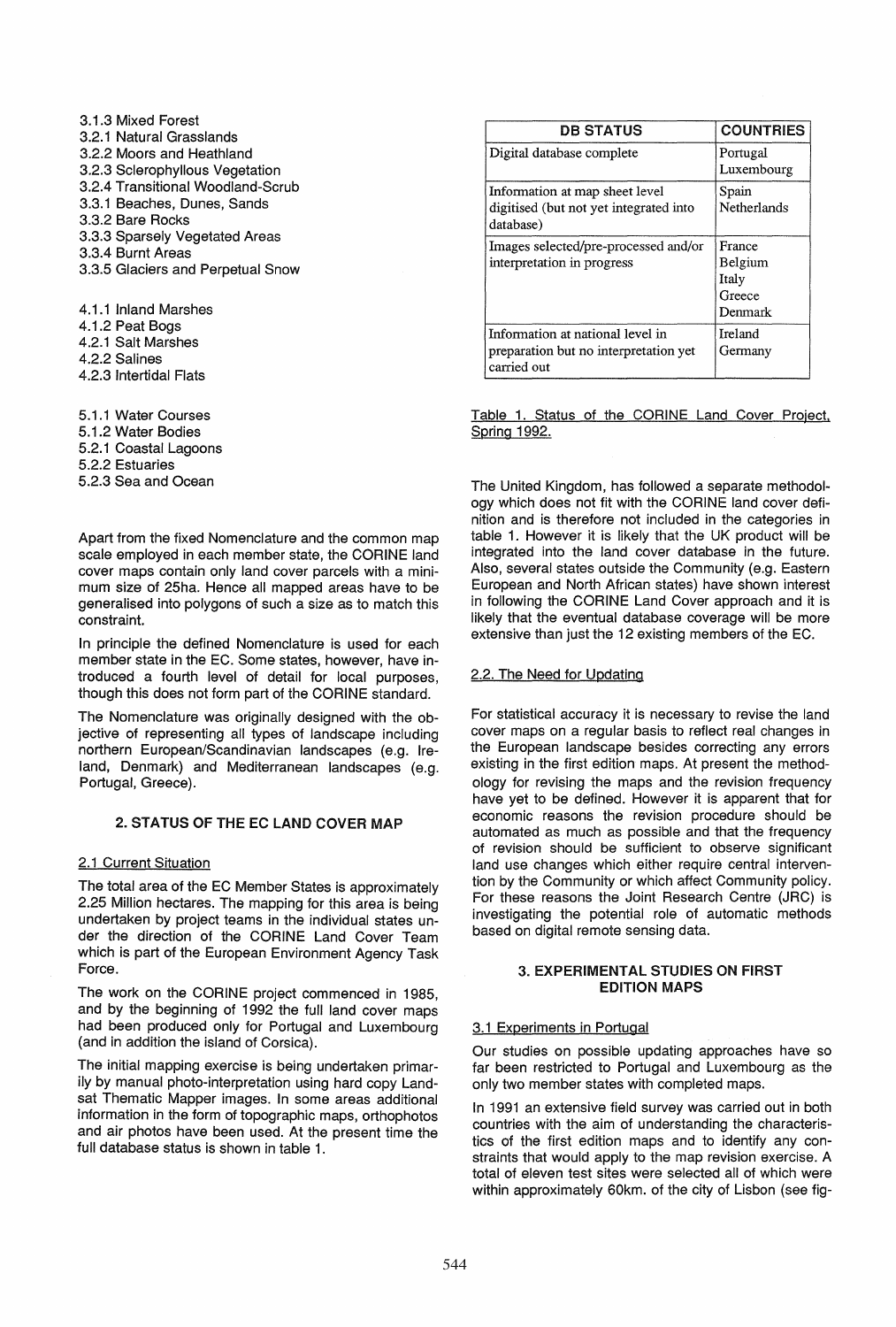ure 1). Each test site was 3km. x 3km. in size. These test sites were selected to cover as much variety of land cover as possible and they ranged from concentrated urban areas (Sites 5, 6), to agricultural areas (Sites 3, 7, 8, 10, 11), forested areas (Sites 1, 2, 9, 10 ) and natural vegetation areas (Sites 2, 4).

On each site two separate types of survey were made. The first was concerned with producing a new land cover map following the convention of the CORINE project. The aim of this was mostly to understand the accuracy of the original (1985) map and its reproducability when a different mapping team is used. The second type of survey was concerned with recording areas of landscape homogeneity that could be used in experiments on image classification. For this type of survey very detailed information was recorded such as vegetation type, canopy conditions, stand height, soil type, soil colour, soil wetness, and percentage cover etc.

All data obtained in the field surveys were digitised and entered into an ARC/INFO system. The original Portuguese CORINE map was also available in ARC/INFO format allowing inter-comparisons to be made.



Figure 1. Test Sites Used in 1991 Field Experiments

Multitemporal sequences of digital Landsat Thematic Mapper imagery were also acquired from 1985 (i.e. at the same time as the original mapping exercise) and from 1991 (coincident with our own revised field survey). The images were rectified and co-registered with the digital map information in the UTM projection.

# 3.2 Land Cover Map Reproducability Studies

Following the assembly of all the above-mentioned map and image datasets with a 6 year time gap, it has been possible to undertake a variety of studies on change detection and map revision besides on original map accuracy. Most of the work to date has been concerned with the inter-comparison of the 1991 survey CORINE-type land cover map and the original 1985 Land Cover map product on the the eleven mapped test sites. Typical results from this are shown in figures 2 and 3.

Figure 2 shows such a comparison on a coastal zone test site which contains a lagoon (running from upper right to lower left of each box) and areas of forest, heathland and agriculture. In fact this area has seen little land cover change over the 85-91 time period and the lagoon and beach front (to the far left of each box) impose a basic similarity on the two maps. However in the zones





above and below the lagoon there are considerable mapping differences. These differences involve both different parcel boundaries and different land cover class labels. In general these differences arise from the subjectivity which is inherent to the CORINE mapping process. In many areas the European landscape, especially in the Mediterranean zone, contains very mixed terrain which is not easily categorised by the 44 classes of the standard nomenclature. Hence a considerable degree of subjective judgement comes into play when humans are forced to make the landscape conform to this model. This subjectivity is readily revealed by the intercomparison of figure 2. One of the most striking differences between the two maps of figure 2 concerns the parcel which was labelled class 243 (land principally occupied by agriculture with significant areas of natural vegetation) in the 1985 survey. This is in fact an area of holiday homes with large gardens and natural vegetation areas as ground inspection reveals. The original map class is not a completely valid description of the area. In the new survey of 1991 the 'recreational' nature of the area was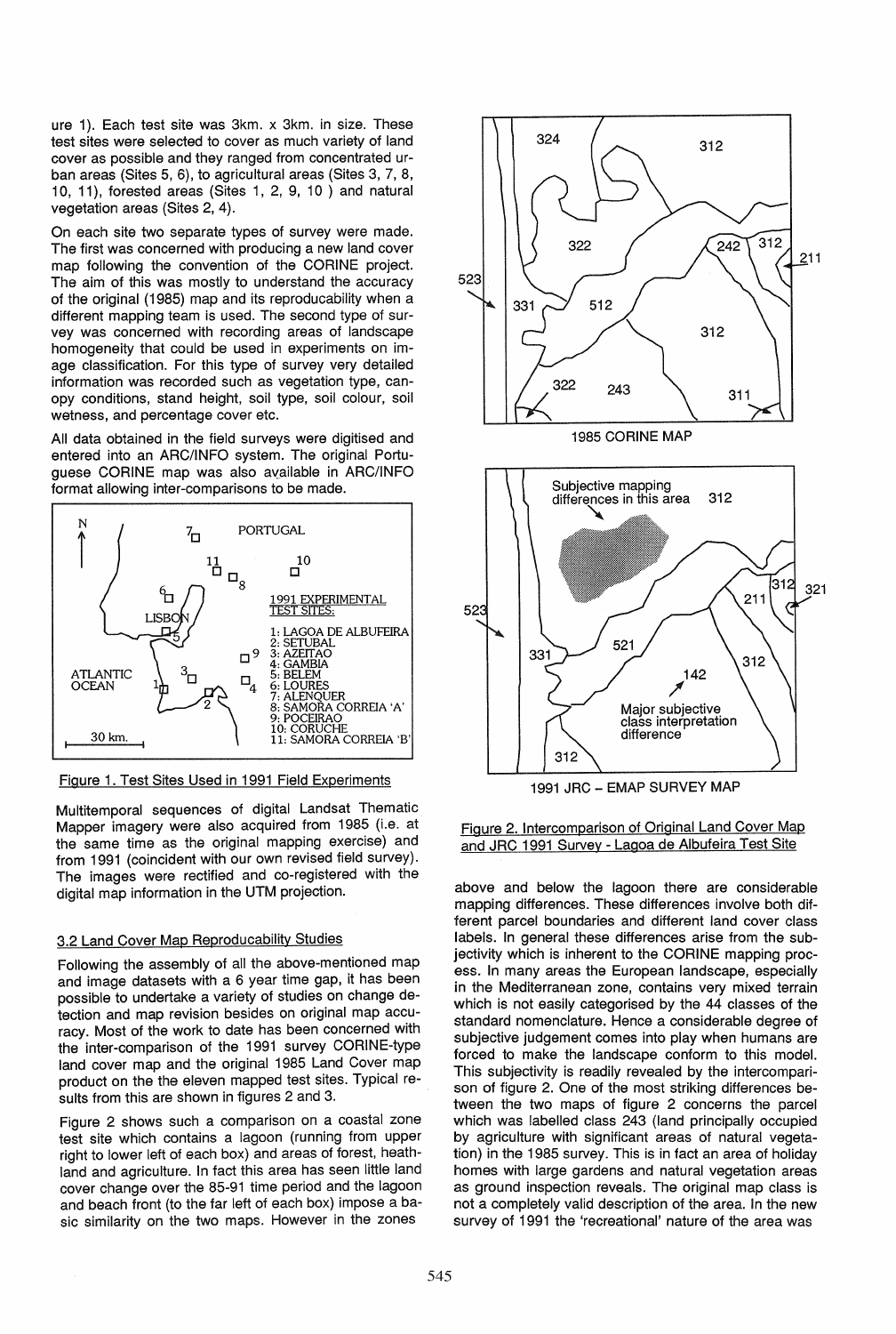



recognised and the parcel (with a different extent) was labelled with class 142 ("sport and leisure facilties"). Again this is not an entirely appropriate description. In fact a class discrepancy of this magnitude is quite serious -the parcel is within the group of "agricultural" classes in the 1985 map and in the group of "artificial" or man-made classes in the 1991 survey. An area of between 1 and 2 square km. thus changes between major class groups without any real change on the landscape. The repetition of this kind of discrepancy at a European scale between map revisions would lead to highly erroneous land cover change statistics.

Figure 3 shows the same kind of comparison on a test site near the town of Loures. Here there is a very marked difference between the parcel boundaries since there are no dominating landscape features to impose a clear structure to the map. In fact the area is a dormitory town to the north of Lisbon. The mapped area contains some large modern housing estates intermingled with older low density housing, some light industry, some areas of natural vegetation, and some agriculture and

abandoned land. When the area is generalised to 25 hectare parcels (as a minimum) it is extremely difficult to decide where the boundaries should be optimally placed. The result is two very different maps. Certainly there have been some real land cover changes in this area between 1985 and 1991. However the statistical significance of these changes will be lost in the general subjective confusion. The over-riding conclusion from such comparisons is that a land cover map revision procedure relying on the repetition of a subjective human process is unlikely to lead to a statistically useful result. The requirement for a more automatic, repeatable, procedure is paramount.

### 4. TOWARDS AUTOMATED LAND COVER MAP REVISION

## 4.1 Implications of the Portugal Study

One of the most important conclusions arising from the 1985-1991 map intercomparisons is that an attempt to revise the CORINE land cover maps by undertaking a re-mapping exercise (following the original procedure) will not vield a result which has a good statistical relationship with the original map on account of the subjectivity inherent to the photo-interpretation and spatial generalisation processes. Hence a change detection approach is more suitable using the original maps as the base-line against which changes should be observed. This effectively perpetuates the subjectivity of the first edition maps which may lead to the perpetuation of certain kinds of errors in the generalisation. However by following this change detection approach the statistical continuity is ensured allowing important studies to be undertaken on changes in land use over time. The use of the original map as a base-line for change detection also facilitates easier use of remote sensing data in the updating procedure since imagery can be partitioned according to the original parcel boundaries and decisions on revising class labels and/or re-drawing parcel boundaries are local rather than global.

## 4.2 Stages of an Automatic Revision Procedure

At the present time, the procedure for carrying out "automatic" updating is still under investigation. However, some of the key steps can be outlined.

One of the most important tasks is initially to determine which of the original land cover map parcels have changed in a significant way. This can be done in principle by detecting changes in the imagery within each of the original parcels. However this is a non-trivial problem because it is not possible to compare satellite radiances in old and new imagery on a pixel-by-pixel basis alone. The use of old and new images on slightly different days of year, with different illumination conditions, slightly different vegetation conditions, soil wetness etc. can create significant pixel radiance differences even though the main land cover features have not changed. For this reason it is much more acceptable to work in the classification domain -i.e. to initially classify pixels and then to make comparisons between old and new to detect changes. However this procedure will not be useful if conducted on a pixel-by-pixel basis since small scale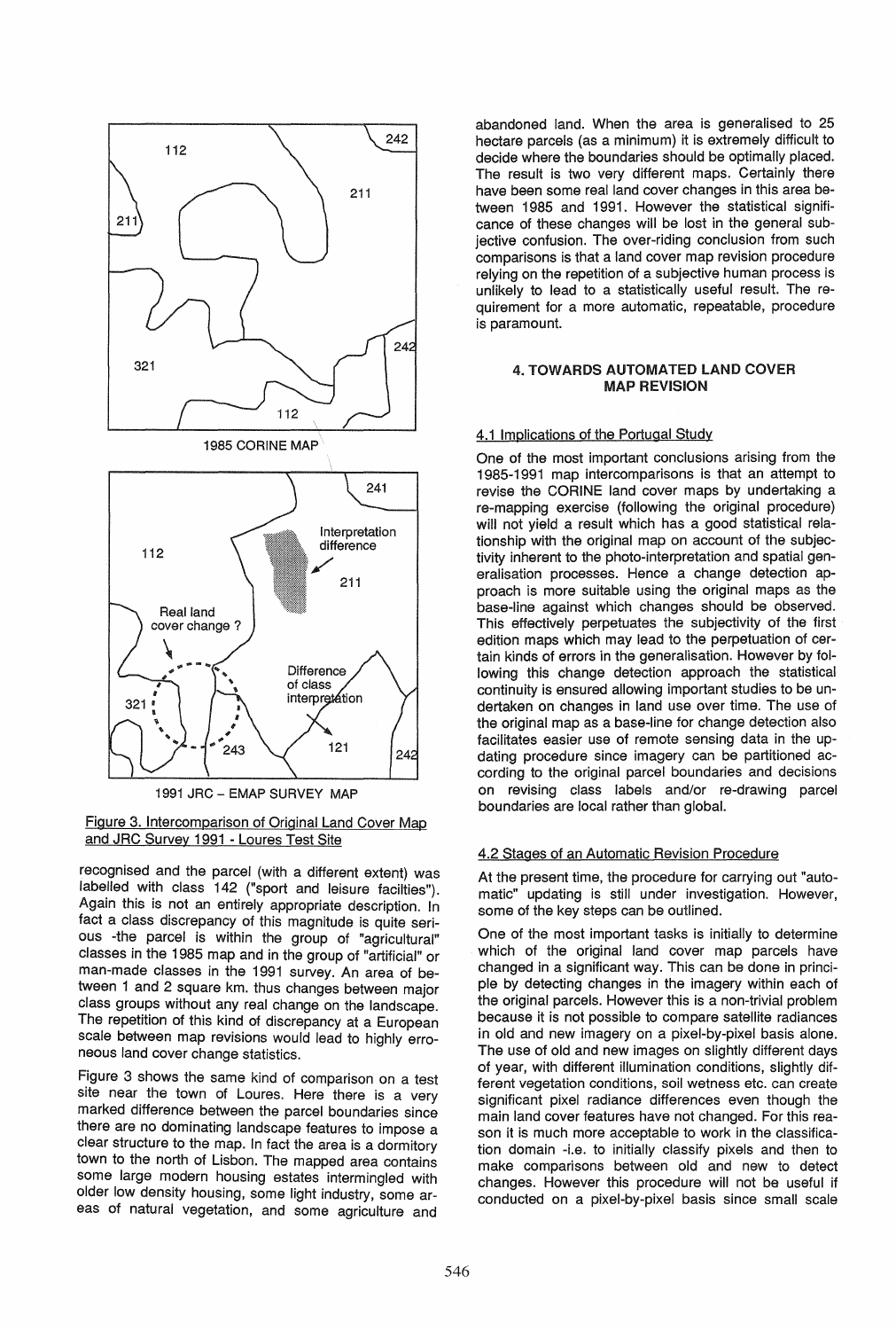changes may not be meaningful for parcels of at least 25 ha. Also small errors in old and new image coregistration (of the order of 1 - 2 pixels) may lead to large differences being detected between pixels in very patchy inhomogeneous zones at the pixel scale e.g. large houses with gardens, small-holding farms or horticulture with regularly interspersed buildings and cultivated plots. For this reason we are investigating a possible twocomponent approach to change detection in imagery as follows:

(i) within each parcel boundary from the original map produce class histograms from old and new imagery, then look for significant differences in class composition

(ii) within each parcel boundary from the original map perform a cross-correlation of the old and new pixel radiance data and then to threshold the result in order to detect major spatial differences.

A combination of (i) and (ii) then permits parcels with significant land cover change to be flagged. However it is axiomatic that once a land cover parcel is flagged as having changed its immediate neighbours will also be potential change candidates because of the possible requirement to re-draw boundaries. The posible parcel change detection approach is shown in figure 4.

#### 4.3 Development of an Image Classifier with Good **Generalisation**

One of the most important requirements of the change detection procedure is a classification of the old and new imagery into as many classes as possible with high accuracy over large geographic areas. A potential method for doing this is to use an artificial neural network classifier which has been demonstrated in experiments undertaken at the JRC to yield results considerably better than conventional statistical image classifiers with large numbers of classes (Kanellopoulos et al. 1992). Work on further developing these classifiers is continuing at the



Figure 4. Proposed Procedure for Parcel Change Detection

JRC. The neural network approach has a distinct advantage in that it is appropriate for parallel processing. Studies are currently being undertaken at the JRC on implmenting neural networks for remote sensing data analysis on parallel transputer networks.

### 4.4 Development of Rule-Based Boundary and Class Change

Perhaps the most difficult stage of "automatic" CORINE map revision is the decision making involved in (a) changing a class label for a parcel which has been detected as 'changed' and/or (b) re-drawing the boundaries for a changed parcel and its immediate neighbours for which there are topology-preserving and topology nonpreserving possibilities.

We believe a rule-based approach is indispensable in this context and that a detailed parcel-by-parcel evaluation has to be made where the significant image class changes have occurred. Essentially these changes have to be isolated and their impact on boundaries and CORINE class labels carefully evaluated. This requires also that a useful relationship can be established between detectable image classes and CORINE land cover classes. There is a possibility of building up statistics of image class membership within the CORINE land cover nomenclature clases by examining the image classes detected (on old imagery) inside each parcel in the original land cover map. It will then be possible to determine the most likely new CORINE class label(s) for a changed parcel using its new image class composition on a probabilistic basis. However this procedure can not be separated from the spatial analysis since the image class composition of a parcel is dependent on its boundary. Procedures are thus suggested which involve, for example,: (a) identifying which pixels have changed, (b) deciding if these represent a growth of some existing landscape feature or a completely new feature (c) deciding whether simply to move an existing boundary or to create a new polygon and (d) deciding if new CORINE class labels are appropriate given the new proposed parcel geometry. Such complex inter-related decisionmaking in our view requires an expert system approach if it is to be automated. Such a system would require many rules and a good probabilistic evidential reasoning model.

These approaches are currently being investigated at the JRC and are likely to form an important component of our work on land cover map revision.

### 5. DISCUSSION

The revision of a land cover map with continental coverage is a formidable task by any approach. We believe remote sensing offers a possibility to do this automatically but there are many technical problems to be solved. Many of these problems are common to a multitude of applications of remote sensing -i.e. how to accurately extract large numbers of classes from satellite imagery, how to get good performance over wide geographical areas, how to spatially generalise products in a meaningful way. Work is underway on all these issues at the JRC and we hope to exploit techniques such as neural networks and expert systems in helping to